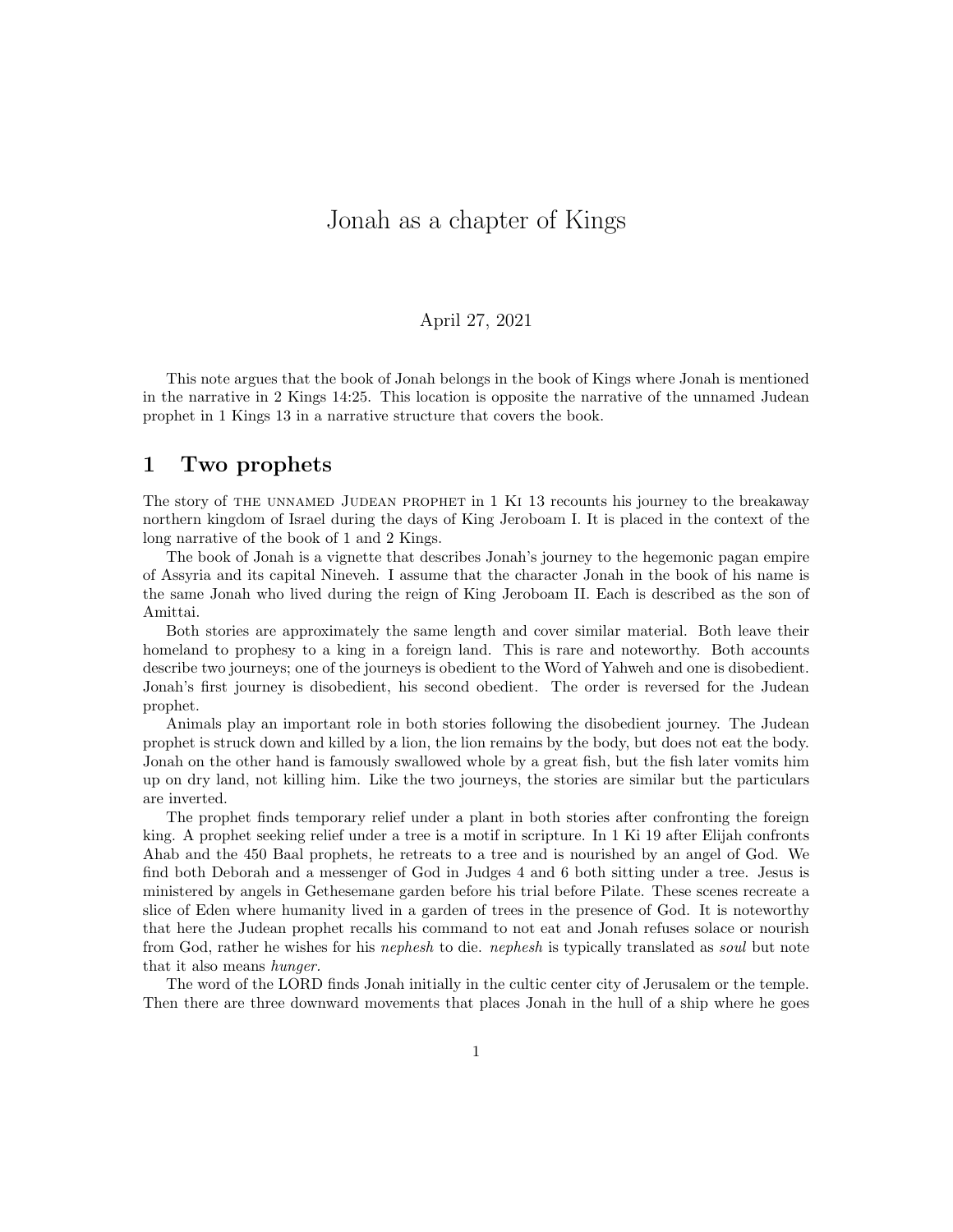into an unresponsive sleep. The Judean prophet's story ends with him dead and unresponsive, he is lifted onto a donkey, and then buried in the city in a Samaritan grave.

1 Kings 13 ends with a promise that the Judean prophet's word against the pagan cultic high places would come to pass. The story of Jonah begin with the sins of the Ninevites coming up before God like incense from a pagan altar.

When these details are arranged one finds that their order of appearance in the narrative is a reflection of one another. The elements are arranged in Figure 1.

Table 1: Reflected structure of 1Ki13 and Jonah

| A               | 13:1      | Judean Prophet's message to rebellious Samaritan king Jeroboam          |
|-----------------|-----------|-------------------------------------------------------------------------|
| B               | 13:4      | Samaritan King's shriveled ( $\vec{w}$ יבי) hand                        |
| $\mathcal{C}$   | 13:14     | Judean Prophet under tree, Repeats command 'do not eat'                 |
| D               | 13:15     | False word from Samaritan prophet,                                      |
|                 |           | Come home eat bread with me!                                            |
|                 |           | Lies about God's will: 'messenger of God said to me'                    |
| Ε               | 13:19     | Judean prophet in home of Samaritan prophet, prophet eats               |
| ${\bf F}$       | 13:24, 28 | Judean prophet hurled $(\vec{v})$ , killed, but not swallowed by lion   |
| G               | 13:29     | Judean prophet's body lifted, rested on donkey, and returned to Samaria |
| Η               | 13:32     | Word of the LORD against Samaria's high places                          |
| $\overline{H}$  | 1:1       | Word of the LORD, Ninevites evil come-up before me                      |
| $\overline{G}$  | 1:3       | Jonah rose, goes down x3 from city to bowels of ship.                   |
| $\overline F{}$ | 1:15      | Jonah hurled (שֵׁיָל) by sailors, swallowed but not killed by fish      |
| $\overline{E}$  |           |                                                                         |
|                 | 1:17      | Jonah in fish, fish vomits                                              |
| $\overline{D}$  | 3:7       | Ninevite king's words of true repentance                                |
|                 |           | 'let neither man nor beast eat or drink anything'                       |
|                 |           | Does not assume God's will: who knows?                                  |
| $\overline{C}$  | 4:6       | Jonah sits under vine, not fed by God                                   |
| $\overline{B}$  | 4:8       | Jonah's shriveled (יבשׁ) vine                                           |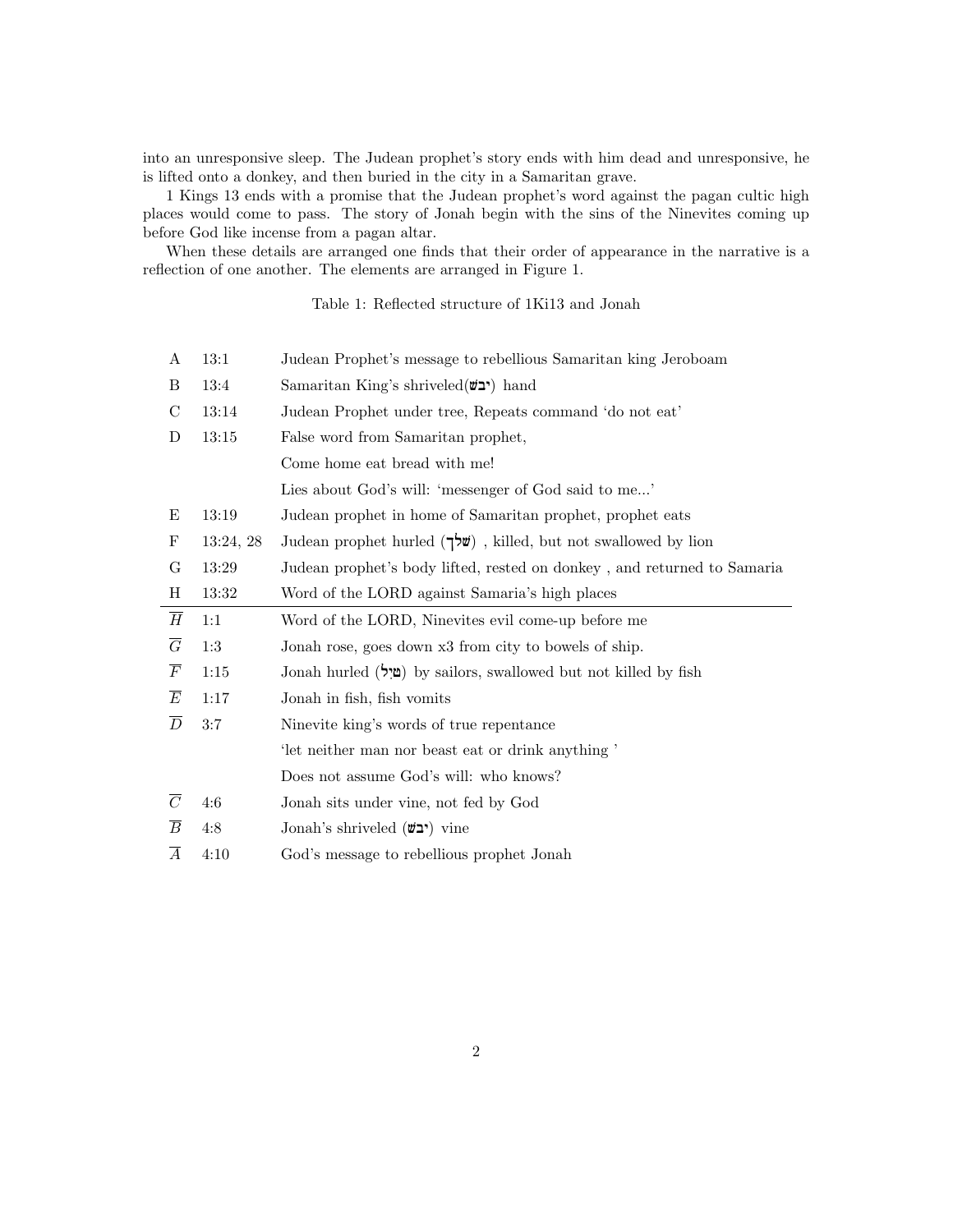# 2 Book structure

Figure 2 arranges some details in the book of Kings. If the book of Jonah is inserted at 2 Kings 14, where the prophet Jonah son of Amittai is introduced, it would balance an elegant literary structures I don't believe this structure is comprehensive, it leaves many important details of the book out. However, it might form components of a larger more complete structure or it might piggyback another structure that details exploits of Kings.

In addition to a balanced literary structure, the book of Jonah also uses a number of themes that are picked-up in the book of Kings.

Obedience and disobedience of the prophets to the word of YHWH is a recurring theme to which the story of Jonah belongs and contributes. A number of the elements in th

Movements out of the land as a reflection of growing apostasy in the land is another common theme that Jonah also explores.

Our stories are located in the reign of the two Jeroboams in the Norther Kingdom's regal line. Further each reign of Jeroboam initiates a line of seven kings that are presented in the narrative as a set. The set of kings initiated by the first Jeroboam ends with Ahab, the worst of the kings and the focus of Elijah's ministry. The latter set encapsulates the final seven reigns before the Northern Kingdom is carted into captivity by the nation that Jonah prophesied to.

Note the recurrence of animals killing, and eating or not eating different characters. Jonah's journey in the great fish finds a natural home in this narrative. The final note about Nineveh being a home for '120,000 people... and many cattle', also finds a similar theme with concern for the animals in 1 Ki 18.

The proscription of eating and drinking plays a large role in 1 Ki 13. Less observed is that three different characters in Jonah eschew a meal. The fish vomits Jonah, the king calls a fast, and Jonah wishes for his hunger to die. This theme echoes 1 Ki 13 but also fits well into the book of Kings. The command to abstain from eating and the rejection of food compliment each other and fit nicely into a structure where the eating or fasting of kings, prophets or animals is throughout.

At the center of this structure we have a scene that gather many of the literary devices from Jonah and the book of Kings. Here the prophet is dressed like an animal. Three groups ascend to him on a mountain and two companies are wholly consumed by fire. This imagery works in the realm of Jonah where he goes down three times before being wholly consumed by an animal. The confrontation of a pagan king who consults Baal not YHWH is in view. This echoes the confrontation of Jonah and the Judean prophet who address the sins of the Ninevites and the high places of Samaria. The judgement on the king is the edenic condemnation of emphatic death, 'you shall surely die.'

### 3 Conclusion

The literary structure of a text points to design. The literary structure of Jonah reflects that found in 1 ki 13. The two stories form a pair, each story informs the interpretation of the other. Jeroboam's pagan altar